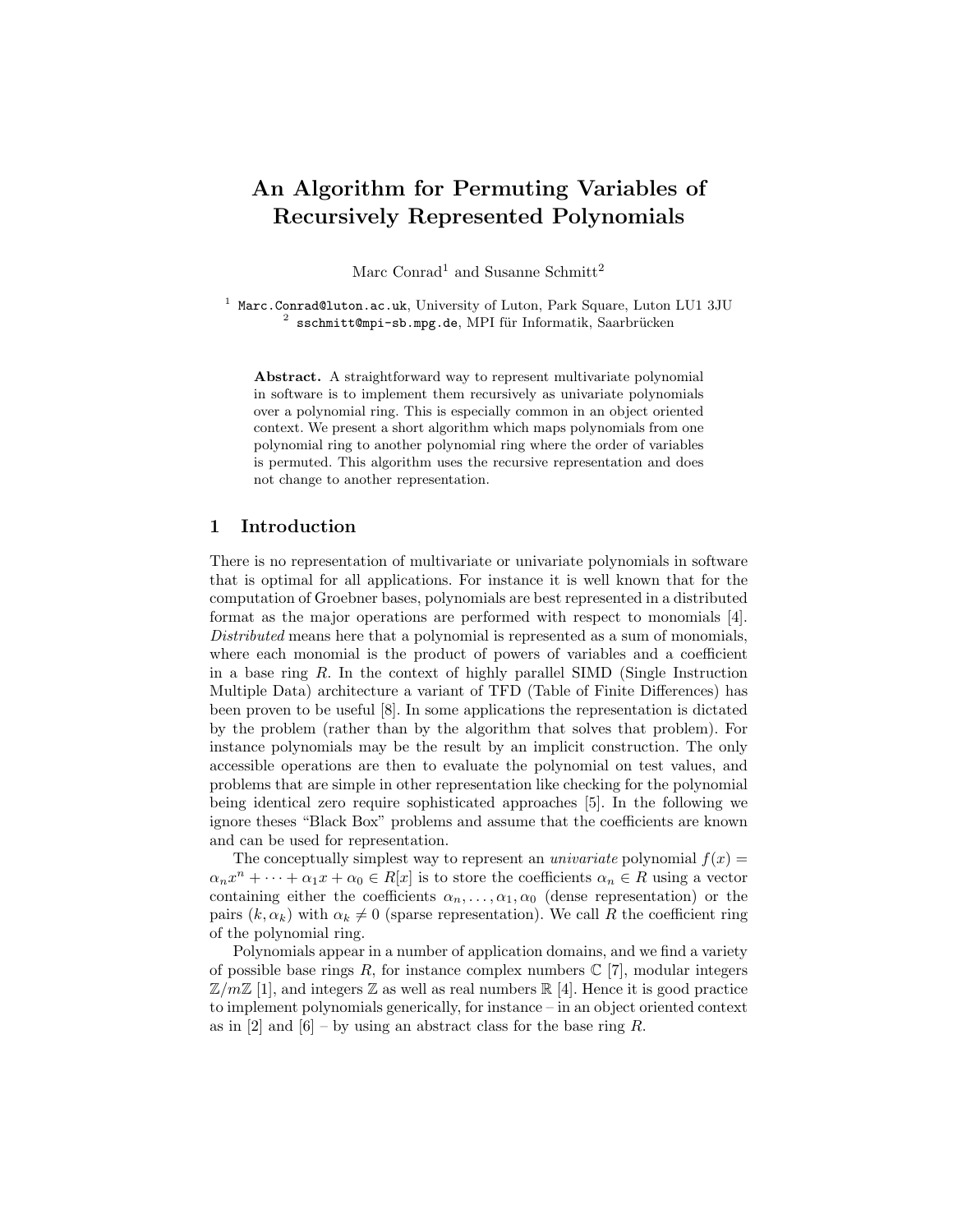An advantage of a generic approach is that an implementation of generic univariate polynomials includes multivariate polynomials with no additional effort. For instance the polynomial ring over two variables  $a$  and  $b$ , namely  $R[a, b] \cong R[a][b] \cong R[b][a]$  can be obtained as the univariate ring of polynomials over the variable b with coefficients in  $R[a]$ . The problem here is that the rings  $R[a][b]$  and  $R[b][a]$ , although isomorphic, are unrelated in their internal representation. In the literature there exists so far no algorithm that directly maps elements from  $R[a][b]$  to  $R[b][a]$  without changing from a recursive representation to a distributed (or any other) representation. We close this gap by presenting a recursive algorithm that works on an arbitrary number of variables. The strength of the algorithm is that it is simple in code and is therefore well suited for prototyping and ad hoc implementations.

In the general situation we consider multivariate polynomials of  $R[x_1, \ldots, x_n]$ over a ring R that are implemented recursively as elements of  $R[x_1] \dots [x_n]$ . That means we implement an arithmetic for univariate polynomials  $S[x_n]$  for a generic ring S and allow S to be another polynomial ring, here  $S = R[x_1] \dots [x_{n-1}]$ .

For recursively represented multivariate polynomials we have by construction

$$
P_1 := R[x_1] \dots [x_n] \neq R[x_{\pi(1)}] \dots [x_{\pi(n)}] =: P_{\pi}
$$
\n(1)

when  $\pi$  is a nontrivial permutation. In order to perform calculations in the isomorphism class  $R[x_1, \ldots, x_n]$ , that means the ring of all polynomial rings of (1) modulo permutation of variables we need to compute the representation of a polynomial  $p_1 \in P_1$  in  $P_\pi$ . Note also that switching between different representations is unavoidable when performing operations which are dependent on a specific variable as e.g. the computation of partial derivatives.

In the following we use the word "map" in the meaning that we calculate the representation of a ring element as an element of another ring. The main result of this paper is a new algorithm mapping an element  $p_1 \in P_1$  to  $P_\pi$ . More general, the algorithm maps an element  $p \in R'[x_{\pi(1)}] \dots [x_{\pi(k)}]$  into  $R[x_1] \dots [x_n]$ , where  $k \leq n, \pi$  is a permutation on  $\{1, \ldots, n\}$ , and elements of R' can be mapped into R. Section 2 introduces the algorithm and we prove its correctness. The complexity of the algorithm based both on theoretical discussion and experimental results is evaluated in Section 3.

In Section 4 we show how to use the algorithm together with an exception handling mechanism to solve related problems as avoiding constructions as  $R[x][x]$  or to map elements from one polynomial ring into another where the two sets of variables only have a common subset.

In the last section we give some implementation remarks. An example implementation can be found in the Java package com.perisic.ring [2]. The related web site http://ring.perisic.com contains also a small demo applet and source code of Java classes.

## 2 The Algorithm

In the following a ring means a ring with 1. First we describe the context of the algorithm. An abstract base class Ring requires from its child classes the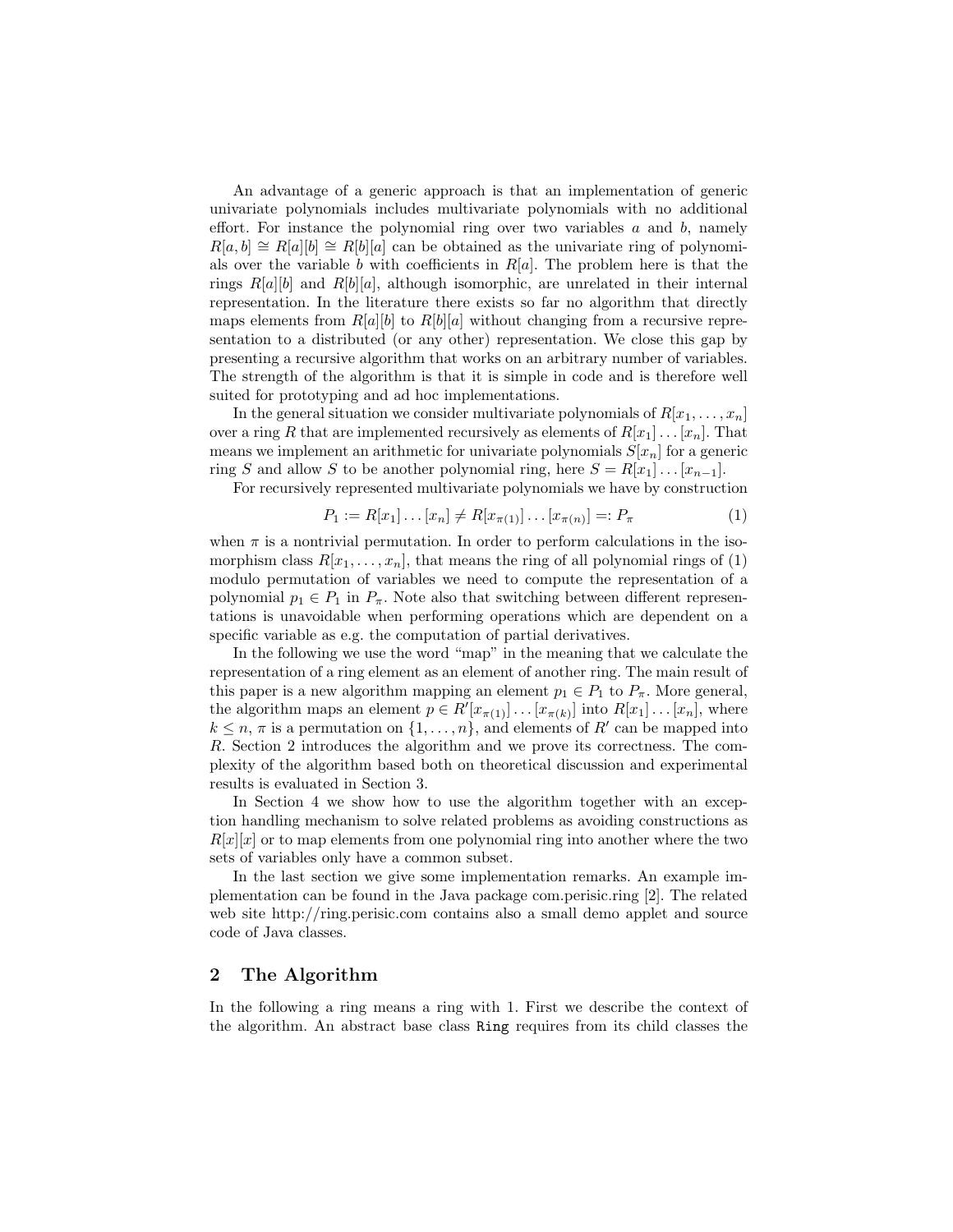

Fig. 1. UML diagram of the ring/polynomial relationship

implementation of the basic arithmetic (addition, multiplication, ...). A second class RingElement stores the information about the elements of a ring. Each RingElement instance  $a$  is associated to an instance of a child class  $R$  of the Ring. We intuitively write for short  $a \in R$ . Examples for R are the ring of integers, rational numbers or a polynomial ring. We assume that the class PolynomialRing extends the Ring and has two attributes, the variable and the coefficient ring. So, the polynomial ring  $R = T[x]$  has the attributes "x" and T. Figure 1 shows an UML diagram for the classes that implement multivariate polynomials over  $\mathbb Z$  in this way.

For an element  $r \in T[x]$  we write  $r = \sum b_i x^i = b_0 x^0 + \cdots + b_n x^n$  with  $b_i \in T$ hence implying an internal representation containing the values of the  $b_i$ .

Each ring  $R$  has a method map (RingElement  $b$ ). For a RingElement instance  $b \in S$  where S is another ring it returns  $a \in R$  such that  $a = \kappa(b)$  where  $\kappa$  is a canonical (possibly partial defined) function  $\kappa : S \to R$ .

So for example the map method of the field  $\mathbb Q$  of rational numbers will return the ring element  $a = b/1$  for an integral argument  $b \in \mathbb{Z}$ . Vice versa, a map method of Z for fractions  $p/q \in \mathbb{Q}$  is only partially defined, i.e. for  $q = \pm 1$ .

Note that Z can be mapped into each ring R via the mapping  $\pm n \mapsto \pm(1_R +$  $\cdots + 1_R$ ) (*n* times), where  $1_R$  is the 1 of the ring R.

With the notation introduced above our aim is to give an algorithm for the map method of the PolynomialRing class. For this we use the following recursively defined algorithm.

#### Algorithm 1 (Map).

Input:

- $A$  ring element  $s \in S$  where S is a ring.
- $A$  polynomial ring  $T[x]$  where T is a ring.

Output:

 $- s' \in T[x]$  with  $s = s'$ .

The algorithm: Return a value depending on the different cases below. (Note: The only nontrivial case is case V.)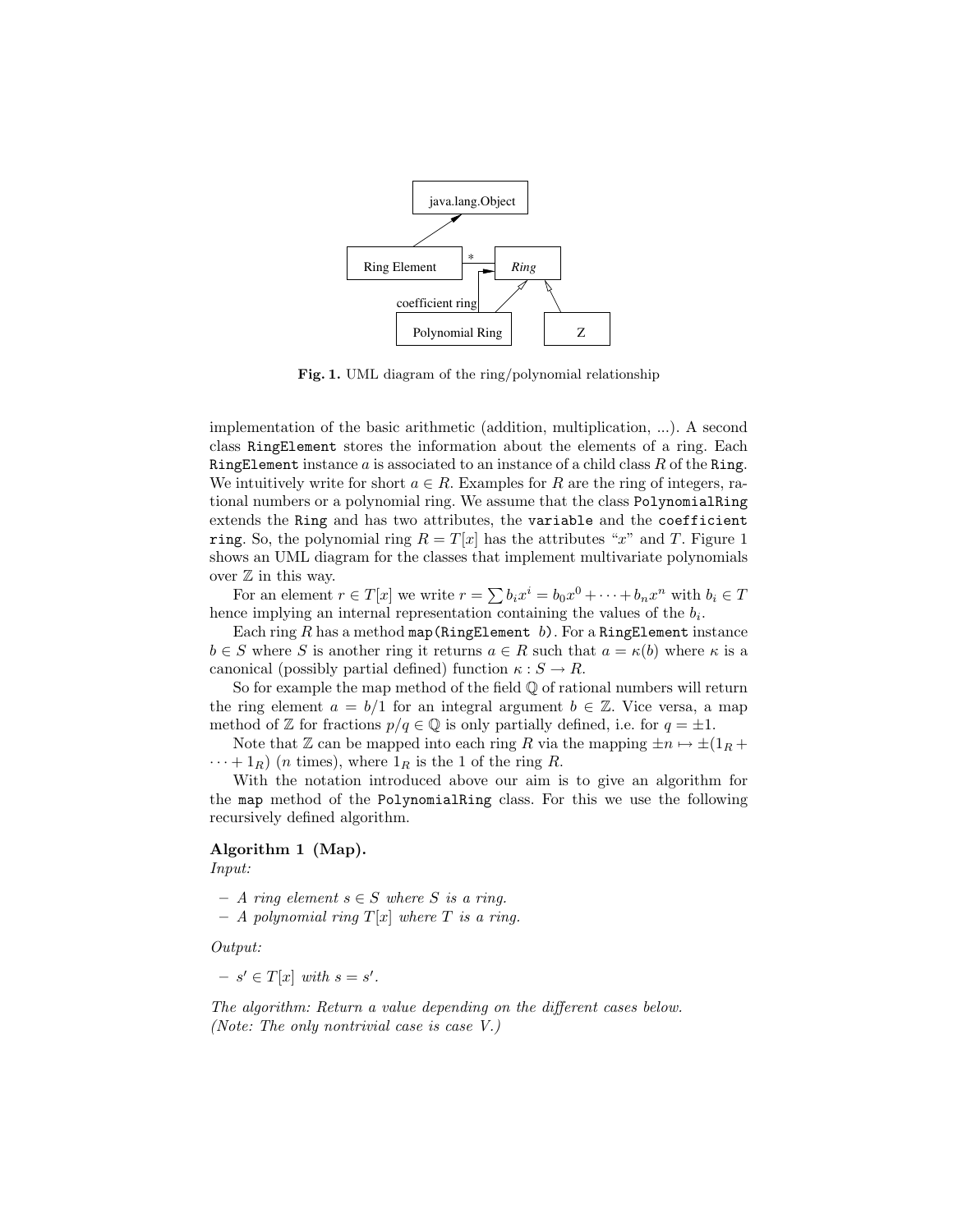Case I: If  $S = T[x]$  return  $s' := s$ .

Case II: If  $S = T$  return  $s' := sx^0$ .

Case III: If S is not a polynomial ring then map s into  $t \in T$  and return  $s' := tx^0.$ 

Case IV: If  $S = U[x]$ , where U is a ring, we have  $s = \sum a_i x^i$ . In this case map each  $a_i \in U$  to  $b_i \in T$  and return  $s' := \sum b_i x^i$ .

Case V: If  $S = U[y]$  with  $y \neq x$  and U a ring, we have  $s = \sum a_i y^i$ . Map  $y \in \mathbb{Z}[y]$  to  $y_T \in \overline{T}$  and map  $a_i \in U$  into  $c_i \in T[x]$ . Let  $y_{T[x]} := \overline{y_T x^0} \in T[x]$ . Return the result of the computation  $s' := \sum c_i y^i_{T[x]}$ .

Note that with  $S = R[x_{\pi(1)}] \dots [x_{\pi(k)}], T = R[x_1] \dots [x_{n-1}]$  and  $x = x_n$  we obtain the situation of the introduction.

#### Theorem 2. Algorithm 1 is correct.

Proof. From the construction it is straightforward by checking each single case that the algorithm delivers the correct result if it terminates. So it remains to show that the algorithm in fact terminates. In particular we have to show that case V does not lead to an infinite recursion. We prove this by induction to  $l = l(S, T[x]) := m + n$  where n is the number of variables of  $T[x]$  and m is the number of variables of S with  $m = 0$  if S is not a polynomial ring.

- For  $l = 1$  we have  $n = 1$  and  $m = 0$ . This means we are in one of the cases II or III and  $T$  is not a polynomial ring. In these cases the algorithm obviously terminates.
- Assume now  $l > 1$ . For  $m = 0$  we are in case III. By induction we know that  $s$  can be mapped into  $T$  and therefore the algorithm terminates in this case. For  $m > 0$  the critical case is case V. But in this case we have  $l(\mathbb{Z}[y], T) = n < l$  and  $l(U, T[x]) < l$  and therefore the algorithm terminates by induction.

$$
\Box
$$

# 3 Complexity of the Algorithm

Algorithms for the arithmetic of multivariate polynomials in recursive representation are obviously exponential in the number of variables, as the simple task to lookup all coefficients is exponential in the number of variables. However in applications involving a large number of variables usually most of the coefficients are equal zero (because otherwise it would be hopeless to get any result at all) leading to considerable shortcuts for all algorithms.

Hence, for understanding the performance of Algorithm 1 we choose the strategy to relate the complexity of our algorithm to the complexity of a simple operation on multivariate polynomials, namely addition. For a polynomial  $p$  let the **density**  $m(p)$  be the number of monomials in distributed representation.

The main interpretation of the theorem that follows is that Algorithm 1 is feasible for a polynomial p whenever the Addition of two polynomials similar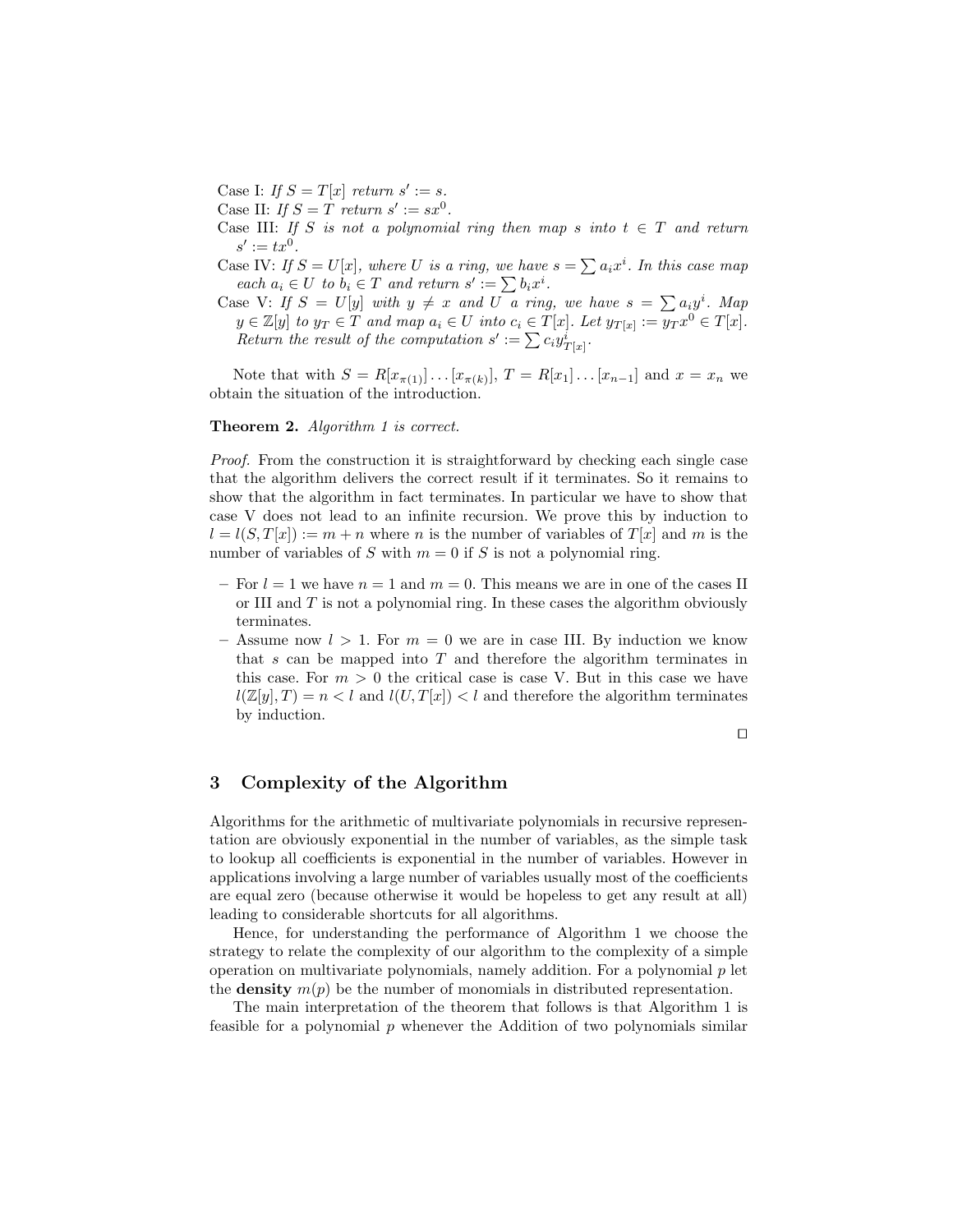to p (i.e. having the same density as  $p$ ) is feasible as well. For simplicity we assume a slightly less general situation than in Algorithm 1. After the proof of the theorem we will discuss some quantitative experimental results.

**Theorem 3.** Let R be a ring,  $\pi$  :  $\{1, ..., n\}$   $\rightarrow$   $\{1, ..., n\}$  be a permutation,  $S_n$  $R[x_{\pi(1)}] \dots [x_{\pi(n)}]$  and  $T_n = R[x_1] \dots [x_n]$ . For a polynomials  $s \in S_n$  let  $d(s)$ be an upper bound for the degree of all univariate polynomials involved in the recursive representation and  $m(s)$  be the density.

The complexity of Algorithm 1 (i.e. mapping  $s \in S_n$  into  $T_n$ ) is

$$
O((d(s) + 1)A(n, m(s))),
$$

where  $A(n, m)$  is the complexity of the addition of two polynomials in n variables with density at most m.

*Proof.* In the following we write  $f \sim g$  for  $f = O(g)$ . Let  $C(i, n)$  be the complexity of mapping an element of  $S_i$  (of fixed density  $m = m(s)$  and upper bound  $d = d(s)$  into  $T_n$ .

The most expensive of the cases is case V. Here we get the recursive formula

$$
C(i, n) \sim (d+1)C(i-1, n) + (d+1)A(i, m),
$$

where (in the notation of Algorithm 1) the  $C(i - 1, n)$  term comes from the mapping of the coefficients  $a_j$  of  $s = \sum a_j y^j$  into  $T[x]$ . The cost of the mapping of the monomial  $y$  into  $T$  and other operations (multiplication by a monomial) are dominated by  $C(i-1, n)$ .

Noting that  $C(0, n)$  is linear in n and therefore dominated by  $A(n, m)$ , we get

$$
C(n,n) \sim \sum_{i=0}^{n} (d+1)^{i+1} A(n-i, m).
$$

The complexity of addition increases by a factor  $d+1$  when one variable is added, that means we have  $A(k, m) \sim (d+1)A(k-1, m)$ . This proves  $C(n, n) \sim$  $(d+1)A(n, m)$ 

For an experimental investigation of the quantitative relationship between mapping and addition we used the Monte-Carlo approach to test the algorithm on random input data. The test program is written in Java. We run the test (using the Java 1.5 virtual machine) twice on two different machines, first on an Intel Celeron 600 MHz under Windows 98 and then on an Intel Pentium 1.80 GHz processor under Windows 2000. In the following we relate the data to the Celeron and give the corresponding values for the Pentium in brackets. We will see that the values are very similar which indicates that the results are largely independent from the absolute speed of the environment.

For 1000 (26664) polynomials we computed the time for mapping of the polynomial to another polynomial ring and the time for addition of the polynomial to itself. The data that was recorded for each polynomial  $p$  are the number of variables  $n(p)$ , the upper bound  $d(p)$  and the density  $m(p)$  from Theorem 2, and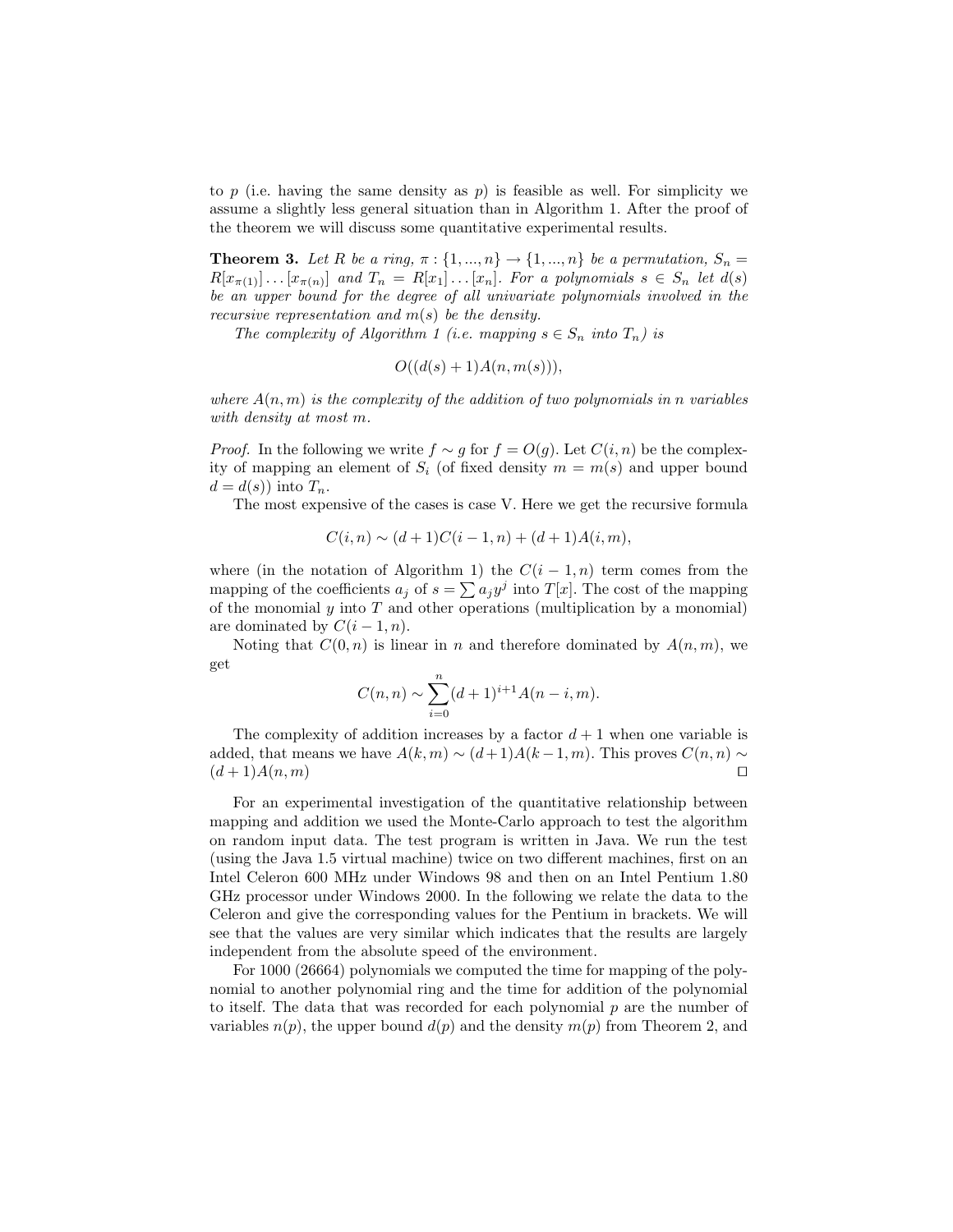the quotient  $\rho(p) := M(p)/A(p)$  where  $M(p)$  is the time for mapping the polynomial ring in another ring with randomly permuted variables and  $A(p)$  the time for adding the polynomial to itself. The polynomials are randomly constructed in the range  $3 \leq d(p) \leq 13$ ,  $2 \leq m(p) \leq 202$  and  $3 \leq m(p) \leq 33$ . The output is a comma separated list that can be used as data source for a spreadsheet program (as e.g. Microsoft's Excel in our example). The program is available upon request<sup>3</sup>. The source code of the Java library com.perisic.ring [2] used in the tests is available as open source on http://ring.perisic.com.

As results we get  $0.001 < \rho(p) < 34.5$   $(0.001 < \rho(p) < 38.1)$ . The average of  $\rho(p)$  over all polynomials p is 13.8 (14.1) and the median is 12.7 (13.4). We think that the median is more relevant in this context as there can be exceptional values in the test data that may have been produced by other processes, e.g. the Java garbage collection or system processes. The statistical correlation between  $\rho(p)$  and  $d(p)$  is 0.528 (0.55), that can be interpreted that the formula  $\rho(p) \sim d(p)$ identified in Theorem 2 is valid but that there are also other factors (as e.g. the entropy of the permutation) to be considered. There is no correlation between  $\rho(p)$  and the  $m(p)$  or  $n(p)$  (that means the correlation is close to zero). This is again in accordance to the result of Theorem 2.

For the quotient  $\rho(p)/d(p)$  we obtain  $0.0001 < \rho(p)/d(p) < 5.172$  (0.0001 <  $\rho(p)/d(p) < 5.890$ . A closer analysis shows that the values close to zero come from polynomials where the permutation is the identity (hence the mapping is trivial). If we ignore these cases we get that  $0.48 < \rho(p)$  (1.01  $< \rho(p)$ ). These values illustrate the constants that are implicit in the Big-O notation. The median of all values  $\rho(p)/d(p)$  is 1.963 (1.974) and the average is 2.035 (2.046).

Observation 4. Heuristical data suggests that the complexity of Algorithm 1 is in average  $2(d+1)A(n)$  where d is an upper bound for the degree of all univariate polynomials involved in the recursive representation and  $A(n)$  is the complexity of the addition of two polynomials as in Theorem 2.

#### 4 Related Problems and Extensions

First we consider the problem of ambiguity of variable names. We want to avoid constructions as  $\mathbb{Z}[x][y][x]$ . Therefore we implement the map method of a ring such that an exception is thrown in the case that there is no canonical map from the input parameter into the ring. In fact we need only the minimal requirement that a ring  $R$  which is not a polynomial ring throws an exception if we try to map a polynomial into R.

#### Algorithm 5 (Safe map). Input:

 $- A$  ring  $T$  and a variable  $x$ .

Output:

 $^3$  Marc.Conrad@luton.ac.uk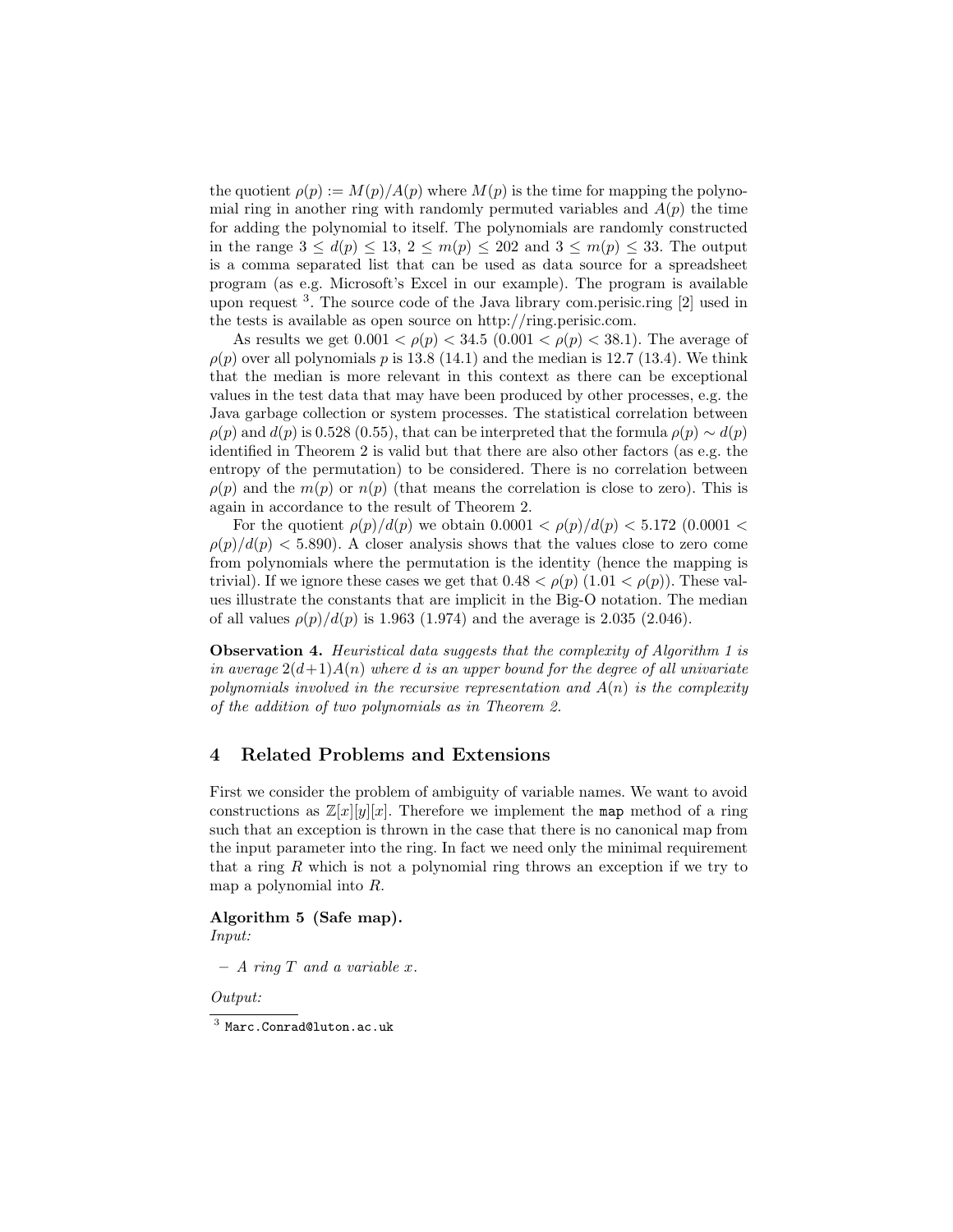– true, if x is a variable of  $T$  and false otherwise.

The algorithm:

- 1. Try to map  $x \in \mathbb{Z}[x]$  into T via Algorithm 1.
- 2. If no exception is thrown return true. Otherwise return false.

Another useful extension of Algorithm 1 is the introduction of a new case IVa which is checked before case V. This additional case allows the mapping of polynomials of polynomial rings, where the sets of variables only have a common subset. So, for instance we can map  $z + yz^2 \in \mathbb{Z}[x][y][z]$  into  $\mathbb{Z}[z][a][y]$  because x does not occur in the polynomial  $z + yz^2$ .

#### Algorithm 6 (Extended map).

Extend Algorithm 1 with an additional case between case IV and case V:

Case IVa: If  $S = U[y]$  with  $y \neq x$  and U a ring, and, in addition,  $s = uy^0$  with  $u \in U$ , then map u into  $s' \in T[x]$  and return s'.

# 5 Implementation Remarks

The Java package com.perisic.ring [2] contains an example implementation of Algorithm 1 together with the extensions of Section 4 (exception handling, case IVa). The package has been designed to provide an experimental conceptualization of Mathematics in software [3]. It is distributed under the GPL and available from http://ring.perisic.com. There are some minor modifications differences between the algorithm implemented in that package and Algorithm 1 that are listed in the following. Please see [2] for details.

- 1. There exists an additional method which parses a string and converts it into a polynomial. This method is used in case V. Instead of mapping  $y \in \mathbb{Z}[y]$ into  $T$ , the string "y" is mapped into  $T$  via the String mapping method. Both ways are conceptually equivalent.
- 2. In the package the class RingElt is abstract and has child classes PolynomialRingElt, IntegerRingElt etc. which contain the data. The polynomials are stored in dense representation as arrays of ring elements which is sufficient for the experimental nature of the package.
- 3. Additional rings are available in the package, for instance rational numbers, complex numbers, cyclotomic fields, and modular rings.

## References

1. D. Barrington, R. Beigel, S. Rudich, Representing boolean functions as polynomials module composite numbers, Proc of the 24th annual ACM symposium on Theory of computing, pp. 455–461 (2004).